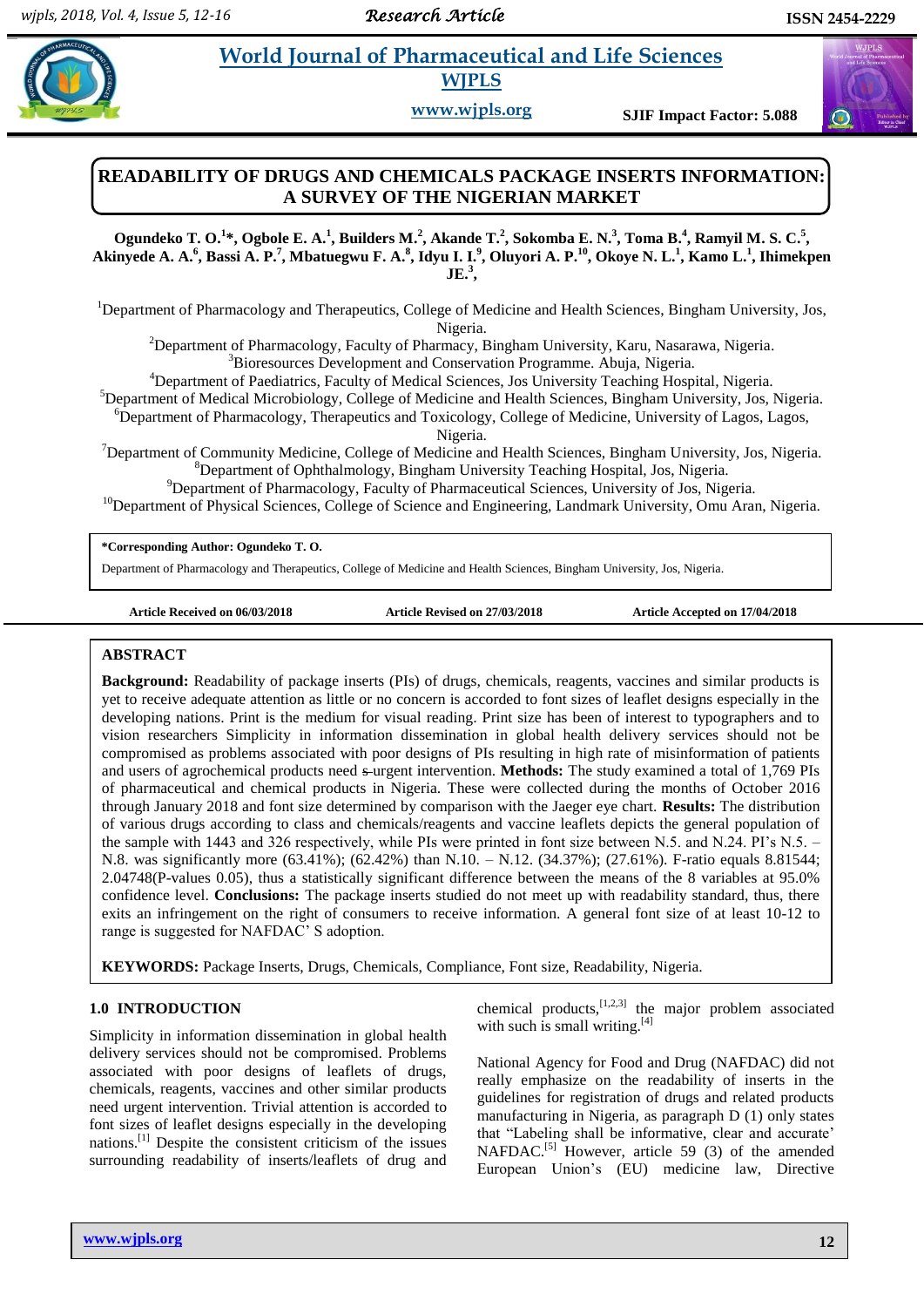2001/83/EC, demands that medicine package inserts are legible, clear and easy to use and that readability test results should reflect this.<sup>[6]</sup> Also the new EU readability guideline draft, revised September 2006, recommends applying a general font size for optimization, of at least  $12 \text{ pt.}^{17}$ 

As regards labeling and packaging including standardization of font, size, colour and information, labels of ampoules, avoidance of similar packaging and presentation of drugs are specific-evident recommendations for the minimization of errors in intravenous drug administration.<sup>[8]</sup> The readability of the package leaflets is an essential issue for the safety and rational use of medicines after they are prescribed or dispensed in pharmacies. Patients may independently consult the package leaflets to clarify their doubts, such as information on medicine administration.<sup>[9,10,12]</sup> Some researchers assert that 10 and 11 pt are optimal font sizes for package inserts, as these sizes are more legible.<sup>[13,14]</sup> Palpable emphasis on font sizes/letters language, legibility, clarity, colour and patients education level has to be considered compliant with recommendations of Food and drug association of country, region and general world standards.<sup>[15,16,19]</sup> The inclusion of package leaflets inside all medicine packages is obligatory in the European Union. In accordance with regulations, the package leaflets must be organized in pre-defined sections and written in a clear and comprehensible way.<sup>[20]</sup> Focus of labels should be on legibility, ease of identification and avoidance of look-alike labels, rather than information for quality control of medication manufacture and distribution especially for suitable labeling of small containers.<sup>[21]</sup> The term "labeling" designates all labels and other written, printed, or graphic matter upon an immediate container of an article or upon, or in, any package or wrapper in which it is enclosed, except any outer shipping container. The term "label" designates that part of the labeling upon the

immediate container.<sup>[22]</sup> The size and shape of printed symbols determine the legibility of text and properties of human visual processing play a dominant role in constraining the distribution of print sizes in common use.<sup>[23]</sup> The legibility of print depends on physical characteristics of text and also on task demands, viewing conditions, and the vision status of the reader. Several physiological and behavioral methods have been used for  $\overline{\text{measuring}}$  legibility.<sup>[24]</sup> Recent theoretical developments on crowding indicate that character spacing, which usually co-varies with print size, may be the operative variable.[25] Vision researchers care about size because the underlying mechanisms for encoding pattern-spatialfrequency channels or their neural counterparts the receptive fields-vary in size. Clinical vision researchers care about print size in the determination of visual acuity and in refractive correction (using the ubiquitous letter charts), and in the prescription of magnifiers for people with low vision.<sup>[23]</sup> This study investigated the compliance of retailed pharmaceutical, chemical and reagent products with standards and regulations especially relating to font size and readability of package inserts (PIs) in Jos, Plateau State, Nigeria.

#### **2.0 METHODS**

A total of 1,769 package inserts of pharmaceutical and chemical products available in Nigeria were collected during the months of October 2016 through January 2018 in Jos, Plateau State, Nigeria. Collected PIs were grouped into two – Drugs which were further divided into various drug classes and Chemical/Reagents/vaccines products. The font sizes of samples were observed and determined by comparison with standard font sizes using the Jaeger eye chart. The statgraphics (Version 26.5) package was used for the statistical analysis using the multiple-sample range comparison.

#### **3.0 RESULTS AND DISCUSSION**

**Table 1: Distribution of drugs with corresponding font size on Jaeger chart.**

| Font size on Jaeger chart  |                |                |                |                             |                |          |          |          |              |
|----------------------------|----------------|----------------|----------------|-----------------------------|----------------|----------|----------|----------|--------------|
| <b>Drug Classification</b> | N.5.           | N.6.           | N.8.           | N.10.                       | N.12.          | N.14.    | N.18.    | N.24.    | <b>TOTAL</b> |
| Antimalarials              | 27             | 12             | 67             | 21                          | 15             |          | $\Omega$ | $\Omega$ | 143          |
| Antimicrobials             | 41             | 20             | 24             | 61                          | 22             | $\theta$ | $\theta$ | $\Omega$ | 168          |
| Antianaemics               | 22             | 21             | 12             | 9                           | 4              | $\theta$ | $\theta$ | $\theta$ | 68           |
| Analgesics                 | 44             | 21             | 44             | 12                          | 11             | $\Omega$ | $\theta$ | $\theta$ | 132          |
| Antipsychotics             | 5              | 5              | 14             | 4                           | 12             | $\Omega$ | $\Omega$ | $\Omega$ | 40           |
| Antidepressants            | 3              | 1              | 18             | 11                          | 6              | $\theta$ | $\theta$ | $\theta$ | 39           |
| Antihypertensives          | 3              | 7              | 17             | 17                          | 11             | $\Omega$ | $\theta$ | $\theta$ | 55           |
| Antidiarrhoeal             | $\overline{2}$ |                | 5              | 3                           | 3              | $\Omega$ | $\theta$ | $\theta$ | 14           |
| Anti-helminthics           | 3              |                | 4              | 1                           | 1              | $\theta$ | $\theta$ | $\theta$ | 10           |
| Anti-emetics               | 2              | H.             | 4              | $\Omega$                    | $\overline{2}$ | $\Omega$ | $\Omega$ | $\theta$ | 9            |
| Anxiolytics                | $\theta$       | $\mathfrak{D}$ | 5              | $\mathcal{D}_{\mathcal{L}}$ | $\Omega$       | $\Omega$ | $\Omega$ | $\theta$ | 9            |
| Anticonvulsants            | 0              | $\theta$       | $\mathfrak{D}$ | $\overline{\phantom{0}}$    | 1              | $\theta$ | $\Omega$ | $\theta$ | 8            |
| Anticoagulants             |                |                | 3              | $\mathfrak{D}$              | $\mathfrak{D}$ | $\theta$ | $\theta$ | $\theta$ | 9            |
| Antacids                   | 6              | 4              | 9              | 3                           | 11             | $\Omega$ | $\Omega$ | $\theta$ | 33           |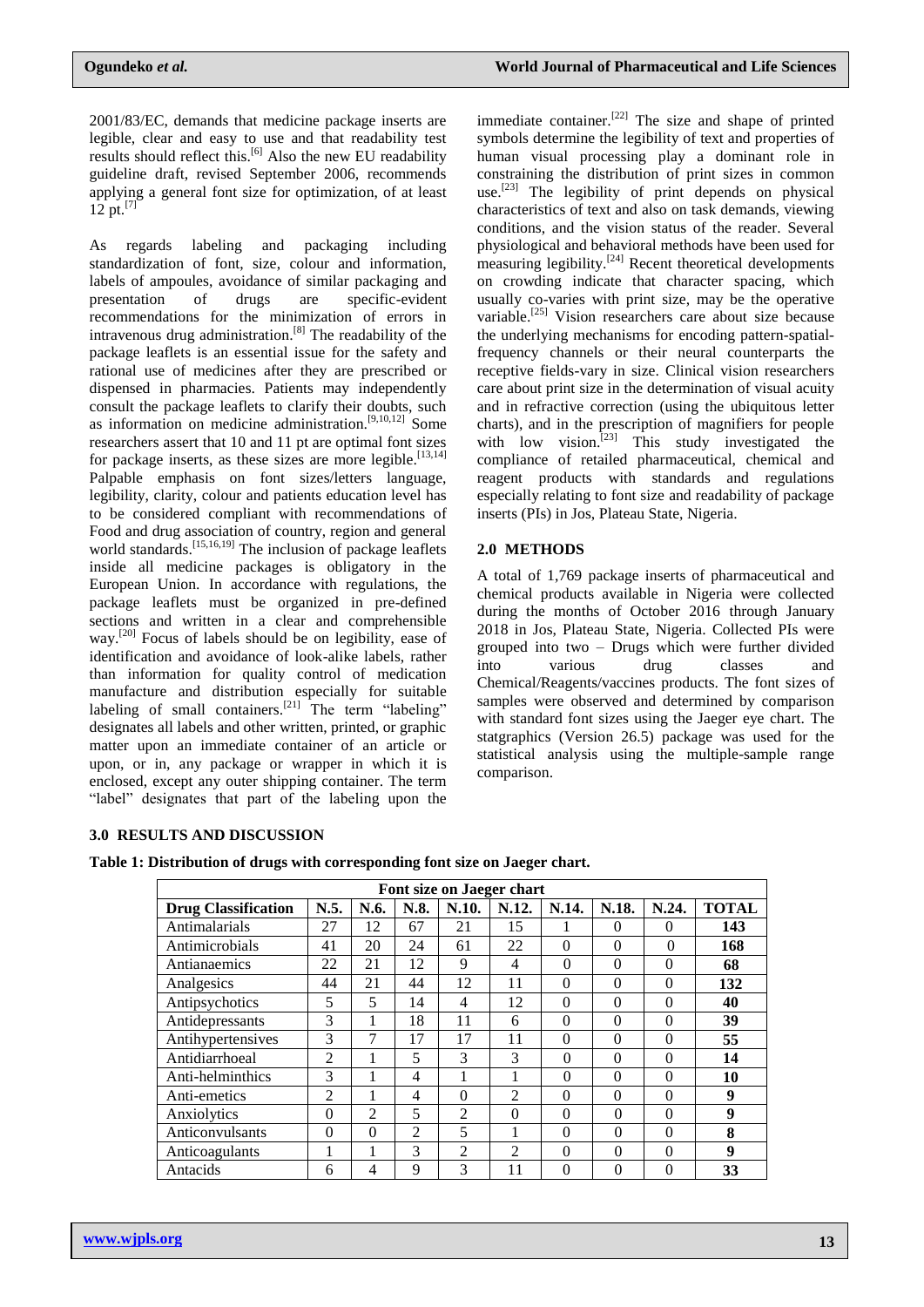| Antihistamines       | 3   | 3              | 5   |                | 22  | $\theta$ | $\theta$ | $\Omega$ | 34   |
|----------------------|-----|----------------|-----|----------------|-----|----------|----------|----------|------|
| Anti-asthmatics      | 2   | 5              | 18  | ⇁              | 2   | 0        | $\Omega$ | $\Omega$ | 34   |
| Anti-snake venom     | 2   | $\overline{2}$ | 4   | $\theta$       | 3   | $\theta$ | $\Omega$ | $\Omega$ | 11   |
| Anaesthetics         | 4   |                | 13  | $\overline{c}$ | 5   | $\theta$ | $\Omega$ | $\Omega$ | 25   |
| Corticosteroids      | 2   | $\Omega$       | 14  | $\overline{2}$ | 6   | $\Omega$ | $\Omega$ | $\Omega$ | 24   |
| Muscle relaxants     | 16  | 10             | 3   | 23             | 13  | $\theta$ | 0        | $\Omega$ | 65   |
| Mydriatics           | 34  | 27             | 14  | 12             | 12  | $\theta$ | 0        | $\Omega$ | 99   |
| Infusions            | 4   | $\overline{c}$ | 5   | 2              | 3   | $\theta$ | 0        | $\Omega$ | 16   |
| Laxatives            | 12  | 21             | 21  | 13             | 10  | $\theta$ | 0        | $\Omega$ | 77   |
| Oxytocic agents      | 3   | 6              | 10  | 5              | 7   | $\theta$ | $\Omega$ | $\Omega$ | 31   |
| <b>Vitamins</b>      | 20  | 47             | 42  | 47             | 16  | $\Omega$ | 0        | $\Omega$ | 172  |
| Miscellaneous agents | 11  | 14             | 31  | 14             | 17  | 17       | 14       | $\Omega$ | 118  |
| TOTAL                | 272 | 235            | 408 | 279            | 217 | 18       | 14       | 0        | 1443 |

| Table 2: Distribution of Chemicals/Reagents/Vaccines Products with corresponding font size on Jaeger chart. |  |  |
|-------------------------------------------------------------------------------------------------------------|--|--|
|                                                                                                             |  |  |
|                                                                                                             |  |  |

| Font size on Jaeger chart |      |      |      |       |       |       |             |       |              |
|---------------------------|------|------|------|-------|-------|-------|-------------|-------|--------------|
| <b>Test Types</b>         | N.5. | N.6. | N.8. | N.10. | N.12. | N.14. | N.18.       | N.24. | <b>TOTAL</b> |
| Vaccines (e.g Hep. B)     | 2    |      | 3    |       |       | 0     | $\theta$    |       |              |
| Culture Media             |      |      |      |       |       |       |             |       | 12           |
| <b>Stains</b>             |      | −    |      | 3     |       | 0     | $\theta$    |       | 22           |
| Chemicals                 | 37   | 45   | 10   | 19    | 22    | 14    | ↑           |       | 149          |
| Reagents                  | 31   | 39   | 12   | 14    | 30    |       | $\theta$    |       | 132          |
| <b>TOTAL</b>              | 80   | 97   | 37   | 36    | 54    | 19    | $\mathbf 2$ |       | 326          |

Figure 1: Chart of distribution of drugs with corresponding font size on Jaeger chart.

Figure 2: Chart of distribution of chemicals/reagents/ vaccines with corresponding font size on Jaeger chart font size on Jaeger chart.



**Figure 2: Means plot for chemicals/reagents/vaccines.**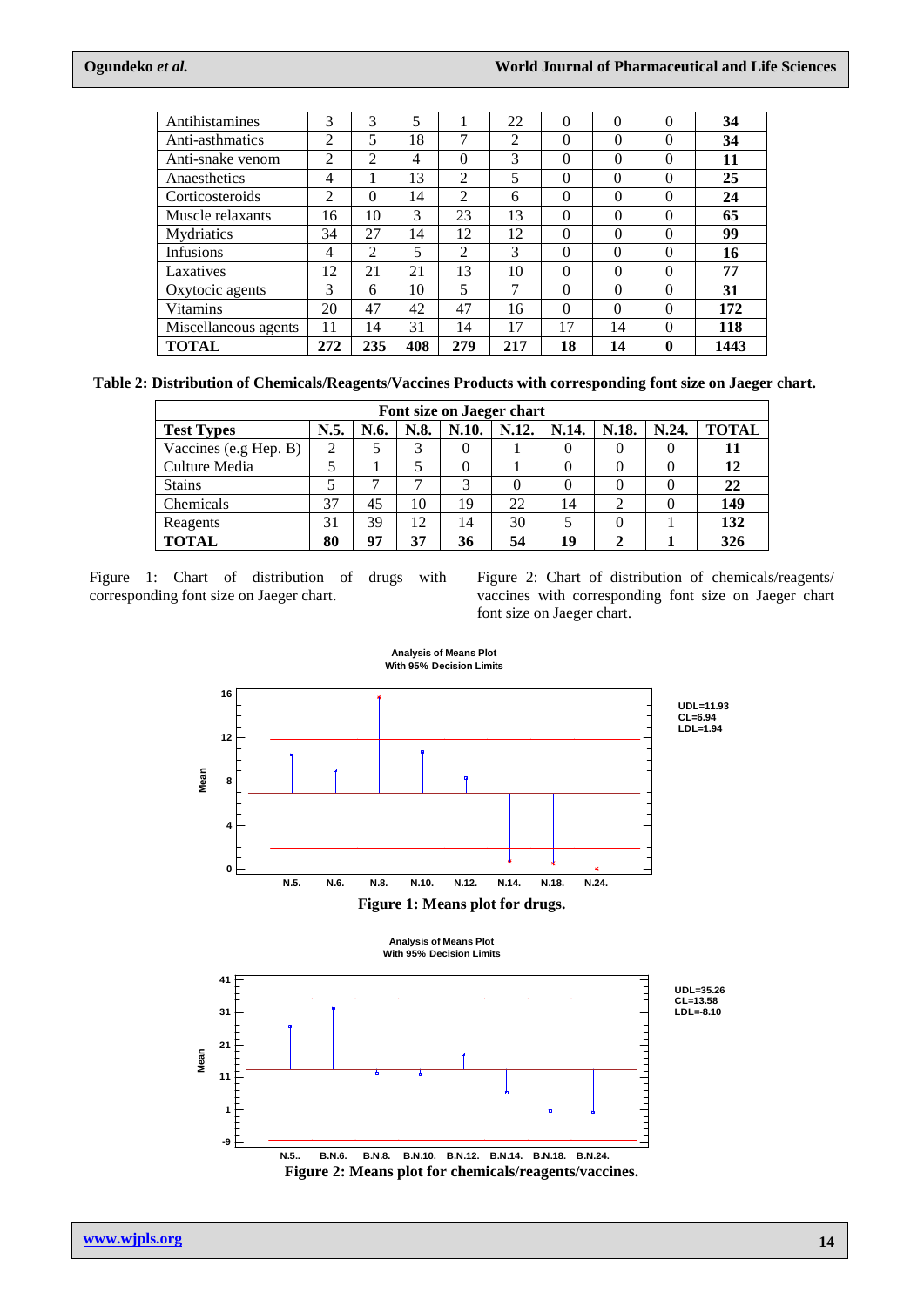The distribution of various drugs according to class and chemicals/reagents and vaccine leaflets depicts the general population of the sample with 1443 and 326 respectively. Package inserts corresponding to the font sizes on the Jaeger eye chart were N.5 (272; 80), N.6. (235; 97), N.8. (408; 37), N.10. (279; 36), N.12. (217; 54), N.14. (18; 19), N.18. (14; 2) and N.24. (0; 1) for drugs and chemicals/reagents and vaccines respectively (Tables 1 and 2) Another point to note in this study is that the PIs were printed in font size between N.5. and N.24. PIs N.5. – N.8. were significantly more  $(63.41\%)$ ; (62.42%) than N.10. – N.12. (34.37%); (27.61%) for drugs and chemicals with P-value  $< 0.05$  respectively. Furthermore, this implies that most of the drug/chemical package inserts in the Nigerian market are not within the readability range and this in itself is a big problem to the visual health and may lead to impaired information among Nigerian populace. The foregoing is deduced from the assertions by Boyce *et al.,* 1981 and Bernardini *et al* 2001 that 10 and 11 pt optimal font sizes for package inserts are more legible and that small writing in particular, is a cause of major problems.<sup>[13,14]</sup> Moreover. according to our study, the F-ratio, for drugs equals 8.81544 while that of chemicals/reagents/vaccines equals 2.04748 both with P-value  $\leq 0.05$ , thus a statistically significant difference between the means of the 8 variables i.e. points N.5., N.6., N.8., N.10., N.12., N.14., N.18. and N.24. at 95.0% confidence level.

This study showed that most of the PIs of drugs and chemicals/reagents/vaccines in Nigerian market are of fonts N.8. (Fig.1), and N.6. (Fig.2) respectively. The high percentage of PIs with font sizes less than N.10. seen in this study may be due to non-specific nature of the Food Agency guidelines in relation to font size, this regulatory agency did not really emphasize on the readability of inserts in the guidelines for registration of drugs and related products manufacturing in Nigeria.

## **4.0 CONCLUSIONS AND RECOMMENDATION**

Results suggest that package inserts of pharmaceutical and chemical products in Nigeria do not meet up with readability standard. This however implies that there is a lacuna in the general quality of such products in the Nigerian market thus, a ripple effect on health delivery system and infringement on the right to receive information of all kinds.

Food and Drugs Agencies of developing countries typified by Nigeria should be specific in recommendations applying a general font size for optimization, of at least 10-12 pt range of readability in compliance with best global practices for all drugs and chemical products. Compliance and adherence by manufactures to such should also be strictly monitored. Beyond font size, the font type, leaflet size, colour and layout depending on size of the container should be explored. Furthermore visually impaired individuals should be considered in putting the foregoing in place.

## **CONFLICT OF INTEREST**

No conflicting interest.

## **ACKNOWLEDGEMENT**

Many thanks to CASS Pharma Ltd., jos, Pharmacy Dept. BHUTH, Messers Michael Oluseyi Olayinka, Mike Lawal, James Ayorinde, Ikechukwu Omezi, Abayomi Odurinde, Uchechukwu Akaneme and Victoria, Alexander & Alexis T. Ogundeko.

## **REFERENCES**

- 1. Fuchs J, Banow S, Görbert N, Hip-pius M. The importance of package insert information in the European Union. Pharm Ind, 2007; 69: 165–172.
- 2. Van der Stichele RH, Van Haecht CH, Braem MD, Bogaert MG. Attitude of the public toward technical package inserts for medication information in Belgium. Ann Pharmacother, 1991; 25: 1002–06.
- 3. Shrank W, Avorn J, Rolon C, Shekelle P. Effect of content and format of prescription drug labels on read-ability, understanding and medica-tion use: A systematic review. Ann Pharmacother, 2007; 41: 783–801.
- 4. Jörg Fuchs, Tina Heyer, Diana Langenhan, and Marion Hippius. Influence of Font Sizes on the Readability and Comprehen-sibility of Package Inserts. Pharm. Ind. ©ECV · Editio Cantor Verlag, Aulendorf (Germany), 2008; 70(5): 584–592.
- 5. NAFDAC. Guidelines for registration of drugs and other related products manufactured in Nigeria. Dec., 2013. www.nafdac.gov.ng.
- 6. European Parliament and Council of the European Union. Directive 2001/ 83/EC of the European Parliament and of the Council of 6th November 2001 on the Community code relating to medicinal products for human use. OJ, 2001; 311: 67–128.
- 7. European Commission. Guideline on the readability of the label and package leaflet of medicinal products for human use. September2006
- 8. Jensen LS, Metty AF, Webster CS et al, Evidencebased strategies for preventing drug administration errors during anaesthesia. Anaesthesia, 2004; 59: 493-504.
- 9. Maat HP, Lentz L. Improving the usability of patient information leaflets. *Patient Educ Couns*. 2010; 80(1): 113-9. DOI:10.1016/j.pec.2009.09.030
- 10. March Cerdá JC, Prieto Rodríguez MA, Ruiz Azarola A, Lorda PS, Barrio Cantalejo I, Danet A. Mejora de la información sanitaria contenida en los prospectos de los medicamentos: expectativas de pacientes y de profesionales sanitarios. *Aten Primaria*, 2010; 42(1): 22-7. DOI:10.1016/j.aprim.2009.04.006.
- 11. Hellier E, Edworthy J, Derbyshire N & Costello A, Considering the impact of medicine label design characteristics on patient safety. Ergonomics, 2006;  $49.617-630$
- 12. Jensen LS, Metty AF, Webster CS et al, Evidencebased strategies for preventing drug administration